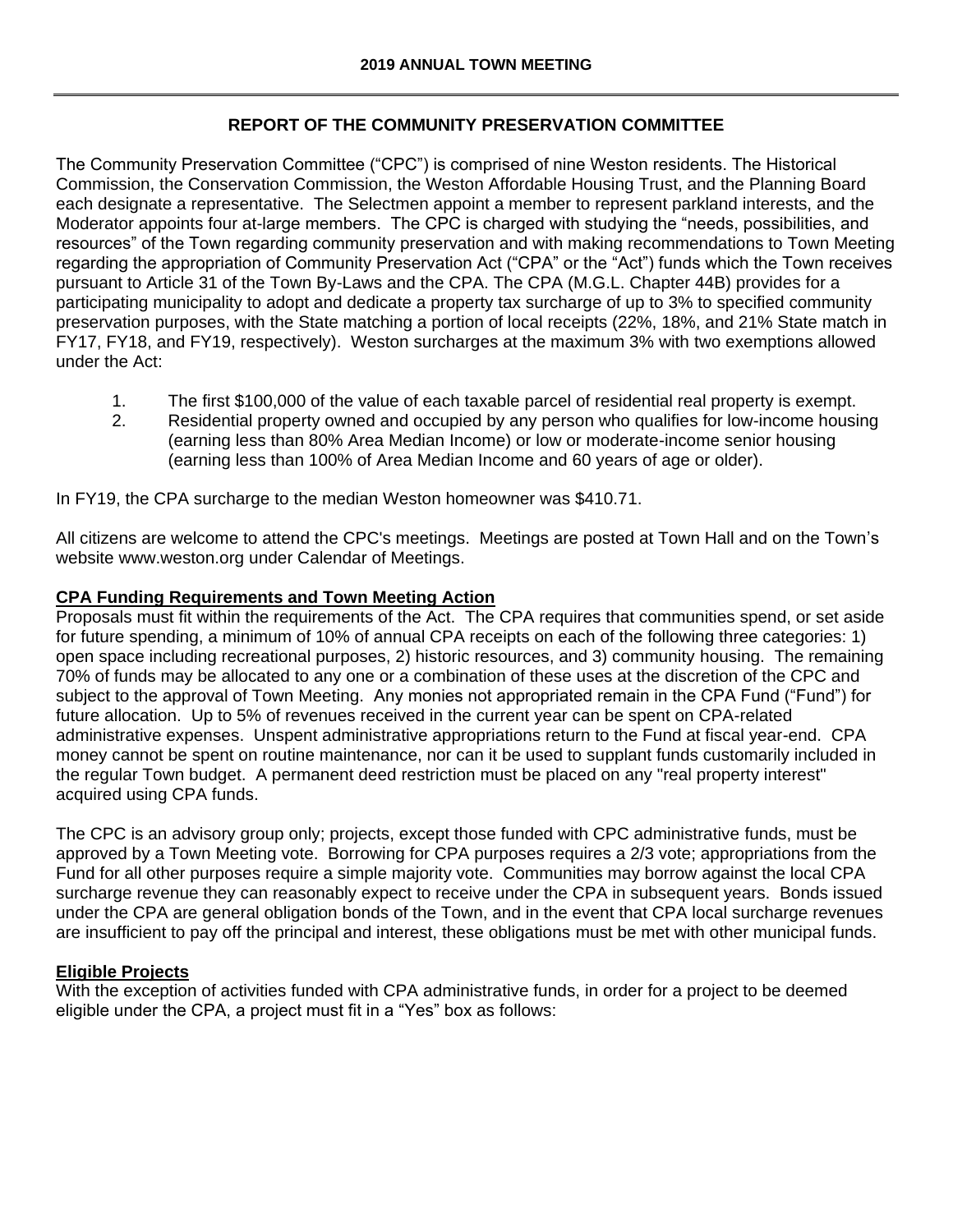#### **2019 ANNUAL TOWN MEETING**

|                                              | <b>Open Space</b>                                | <b>Historic</b><br><b>Resources</b> | <b>Recreational</b><br>Land | <b>Community</b><br><b>Housing</b>               |
|----------------------------------------------|--------------------------------------------------|-------------------------------------|-----------------------------|--------------------------------------------------|
| <b>Acquire</b>                               | Yes                                              | Yes                                 | Yes                         | Yes                                              |
| <b>Create</b>                                | Yes                                              | <b>No</b>                           | Yes                         | Yes                                              |
| <b>Preserve</b>                              | Yes                                              | Yes                                 | Yes                         | Yes                                              |
| <b>Support</b>                               | No                                               | No                                  | No                          | Yes                                              |
| <b>Rehabilitate and/or</b><br><b>Restore</b> | Yes, if acquired or<br>created with CPA<br>funds | Yes                                 | Yes                         | Yes, if acquired or<br>created with CPA<br>funds |

Activities funded with CPA administrative funds must either fund CPC operations or further an eligible CPA activity (e.g., a property appraisal to determine the price of an open space acquisition).

# **CPA Fund Status**

At June 30, 2019 (FYE19), the Fund will have an estimated balance of approximately \$9.1 million. Since inception in 2002, the Fund has had revenues of \$45.4 million, project appropriations of \$37.8 million, appropriations returned to the Fund of \$2.4 million and administrative expenses of \$915 thousand. Revenue sources through FYE19 include \$28.7 million in local property tax surcharge, \$13.6 million in State match (one year lag), \$3 million in investment income, and \$33 thousand in donations and other receipts. On a life to date basis through FY19, the Town has received an aggregate State match of 47%.

At June 30, 2020 (FYE20), the Fund is projected to have a balance of approximately \$10.4 million. This figure is derived from FY20 estimated revenues of \$2.5 million (comprised of \$2.2 million in property tax surcharge and \$278 thousand in State match, estimated at 13%, and a small amount of investment income) and assumes that all of the \$388 thousand in project requests before Town Meeting are approved. (Should the request for funding to acquire a portion of the land located at 500 Wellesley St. be approved, debt service on the \$2.5 million Fund portion of the request will not begin until FY21.) The projected FYE20 Fund balance includes debt service on Case Estates, Brook School Apartments, and the Old Library/WAIC project totaling \$744 thousand and an administrative expense reserve of \$123 thousand. Notably, the FYE20 projected balance *does not* include project requests that might be presented to Town Meeting in the fall of 2019.

The following pie chart shows net appropriations of CPA funds by category through FYE19 including the principal portion of committed debt service: